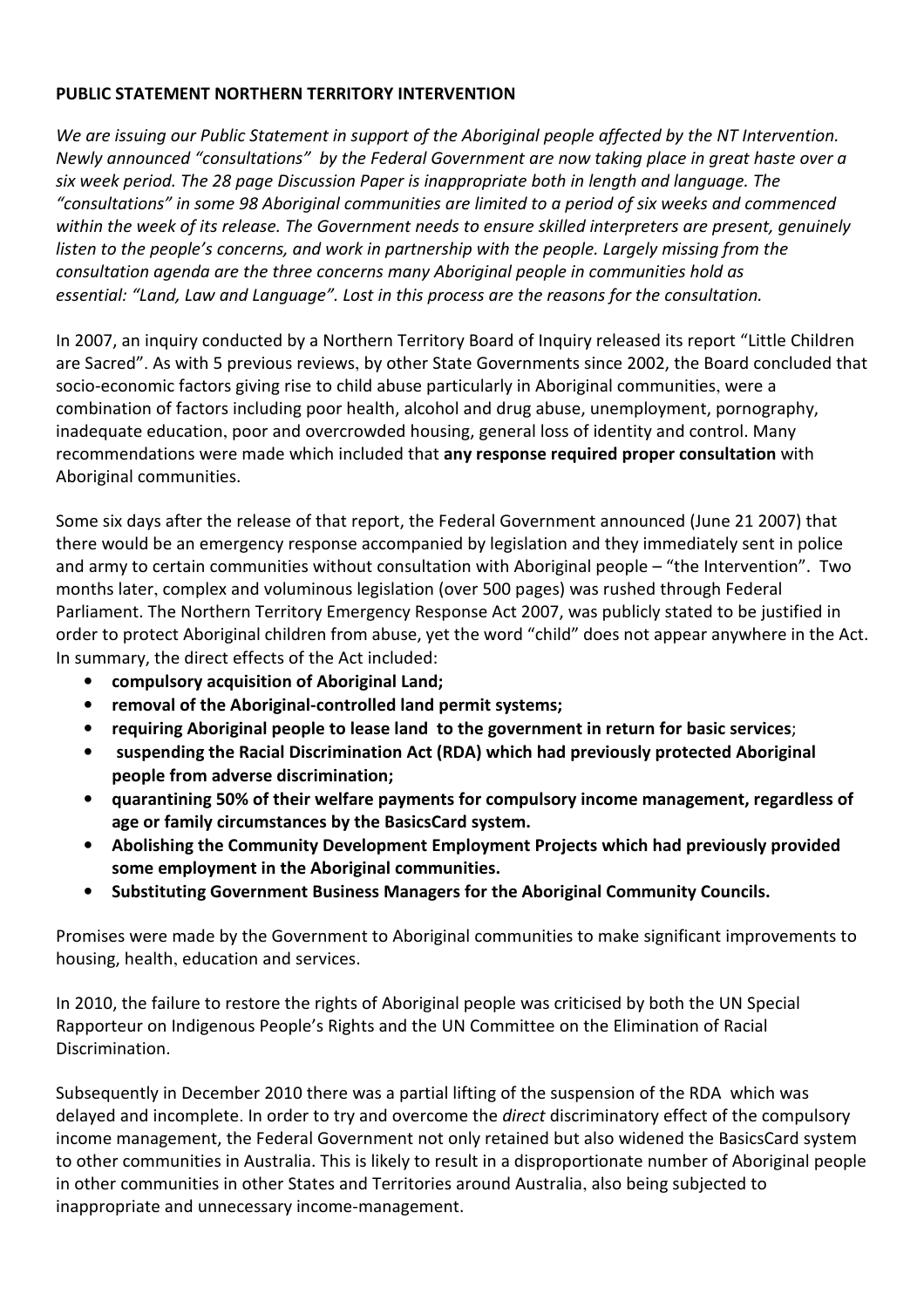While there are *some* aspects of the Intervention which could be viewed positively in *some* Aboriginal communities, it is the **compulsory broad scale nature of the intervention** which has been inflicted on Aboriginal people **without genuine engagement at the local level** which is fundamentally disturbing.

Concerns about Aboriginal child abuse and inequality of Aboriginal people cannot be addressed by removal of control from affected peoples over their lives and their land. Positive change requires respect and genuine engagement with Aboriginal people at the local level.

As the 2010 Board of Inquiry into the NT Child Protection concluded:

**"..Aboriginal people's self determination is a prerequisite for change... Government agencies must engage more effectively with Aboriginal people, involve Aboriginal people in all aspects of decision-making .."**

In addition to this grave overarching concern, the Government has failed to provide promised improvements.

- Failure to provide steady, proper or timely **housing**, exemplified by the slow pace of new houses (other than for bureaucrats) with a failure to alleviate overcrowding or take account of the size or requirements of housing for Aboriginal people.
- Failure to provide full time **education** to Aboriginal children, which is a basic right of all Australian children eg reliance on teachers who fly-in and fly-out often for only one or two days per week and the failure of the Intervention measures to arrest the fall in school attendance in very remote areas, which has increased.
- Failure of the Intervention to appropriately address the **health** issues in Aboriginal communities, eg the Health Impact Assessment launched in March 2010 found that the Intervention could potentially lead to profound long-term damage to overall health and cultural integrity.
- Further, retaining the Intervention when the 2010 Board of Inquiry into the NT Child Protection linked the continuing health problems in the Aboriginal communities to the continuing disadvantage and poverty associated with overcrowding, unsafe and stressful environments and poor community infrastructure, which were supposed to be addressed by the Intervention.

In May 2011, UN Human Rights Commissioner, Navi Pillay made her own strong criticisms of the Intervention.

We call upon the Government to **comply with its international obligations** by bringing the Intervention to an end, including;

- **ensuring that promised services are automatically delivered without requiring Aboriginal people to lease land to the government in return for basic services;**
- **terminating involuntary income management under the BasicsCard;**
- **securing Aboriginal rights in accordance with the Declaration on the Rights of Indigenous Peoples;**
- **reinstating the full application of the Racial Discrimination Act; and**
- **appropriately engaging with local Aboriginal people to involve them in all aspects of decisionmaking about services and their delivery.**

| <b>JIKIICU</b>                                                                                  |                                                                         |
|-------------------------------------------------------------------------------------------------|-------------------------------------------------------------------------|
| Dr Lynn Arnold AO; Chief Executive Officer,<br>Anglicare SA and Reconciliation SA<br>Ambassador | Sr Patricia Davis OP, Leader of the North<br>Adelaide Dominican Sisters |
| Rev Dr Denis Edwards theologian/author                                                          | Brian Gilbertson, opera singer and solicitor                            |
| Sr Marion Gambin RSJ, Leader of the South                                                       | Dorinda Hafner; culinary anthropologist/media                           |
| Australian Sisters of St Joseph                                                                 | personality                                                             |

## **Signad**